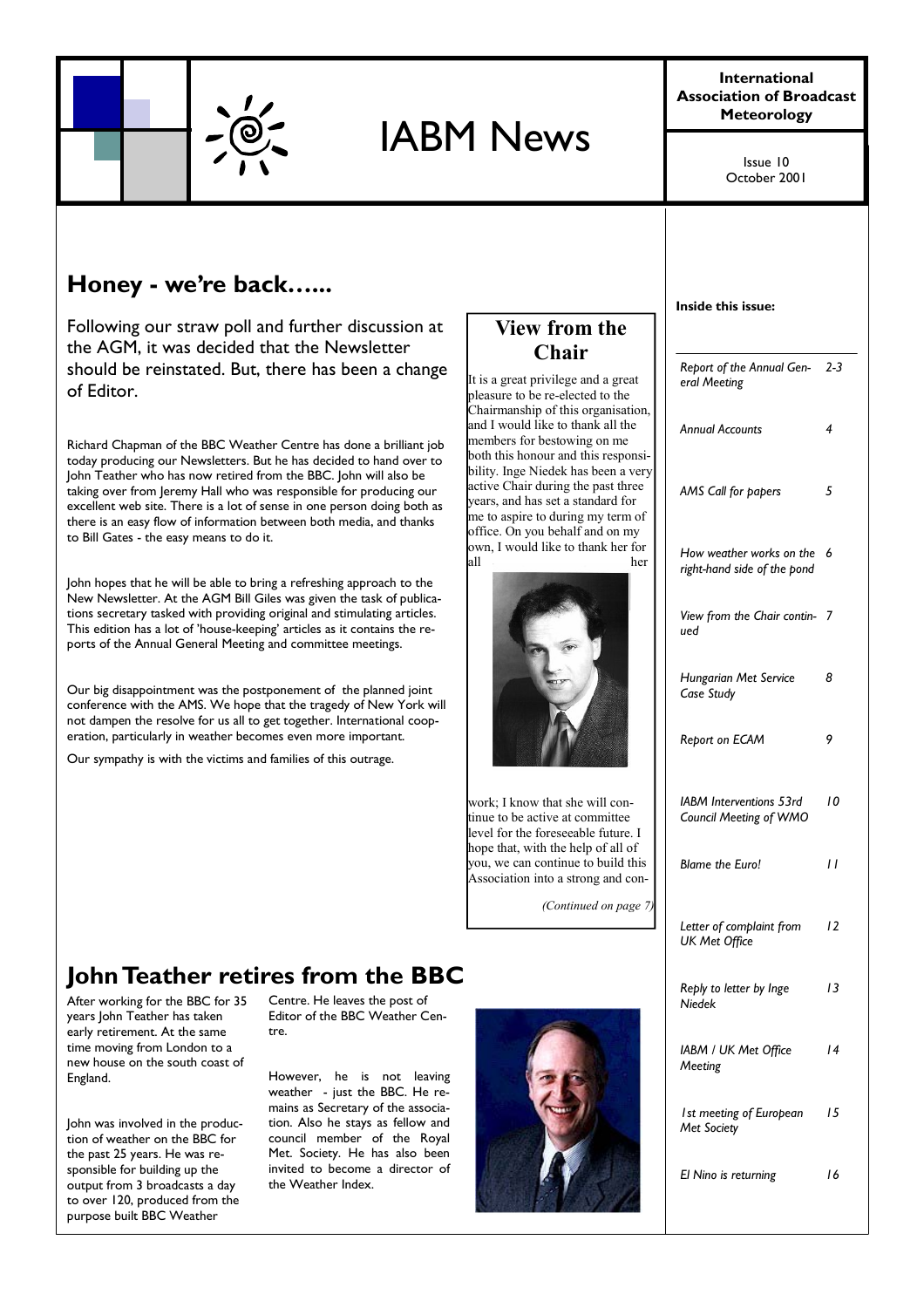### Page 2 **IABM News**

### **Minutes of the Seventh Annual General Meeting of the International Association of Broadcast Meteorology**

Held on Friday 29<sup>th</sup> June 2001 at 1600, in the Minneapolis Hilton, USA during the AMS 30th Conference on Broadcast Meteorology.

**In Attendance**: Steve Swienckowski, Bill Giles, Claire Martin, Yoshikazu Idesako, Inge Niedek, Tomas Molina, Jim Jaggers, Bob Ryan, Gerald Fleming, John Kermond, Sam Muchemi, Paul Gross, John Teather.

### **Apologies for absence, and notification of postal votes.**

Michihiko Tonouchi (substitute Mr Idesako), Jean Francois Leroux, David Knott, Joan Blackburn, Richard Chapman, Johan Groth, Jeremy Hall, Siri Kalvig, Andrew Lane, Hema Paupiah, Maria Pirone, Nigel Reed, Andrew Riley, Hugh Sheppard, Helen Young, Monica Lopes, Jofre Janue, Michael Walsh, Evelyn Cussak, Dieter Walch

#### **2. Minutes of the Sixth Annual General meeting, held at WMO Geneva, 22nd March 2000**

The adoption of the minutes of the previous meeting were proposed by Gerald Fleming, and seconded by Bill Giles.

#### **Any matters arising.**

Membership recruitment was raised by John Kermond and the problems were generally discussed.

### **Report of the outgoing Chairman, Inge Niedek.**

*"Welcome everybody in Minneapolis St. Paul. We choose this place in coordination with the AMS confer*ence because we know that it is getting very difficult in these days to get away from the TV for all active *broadcasters, and my college Dieter Walch, who is also a vice-president has to stay home, because otherwise I would not have been here.* 

*It makes sense, that we try to combine as many occasions as possible to give at least some members the chance to participate in professional conferences and in our AGM.* 

*My last term as chairperson is finished now. It has been very interesting, I have learnt a lot mainly in politics. I can summarize my experience in a few words: the first year you learn, the second year to start to*  work and the 3<sup>rd</sup> year you learn that by far only some of your targets could be realized during this period. *Therefore I am handing on a lot projects.* 

*You can see from the records and protocols and my views of the chair what we have been doing during the past years and I don't need to repeat it all right now, I will only pick out some specific points.* 

*Regarding our political involvement in the WMO one of our major targets we have been working on since the beginning almost 7 years ago, was a mechanism, which would give us a more "official" relation to WMO. Normally WMO is an almost exclusive circle of Met Services. But as broadcasting of weather has evolved enormously over the past years we thought a dialogue between the original collector and producers of weather data and those who hand it on to the public should be one of our utmost priorities. Our efforts resulted in the status of an "observing party" at WMO, which allows us to participate in all official WMO assemblies, to get more involved in WMO matters, and to get a deeper understanding of the important World Organization.* 



Delivering Weather to the public is our business

*Very soon we learned about our limitations which are simply determined by manpower, time and money. We realized that it is impossible to fully take this chance, because somebody would have to spend weeks in Geneva. But I think we have reached a good solution in trying to find out about the agenda and participate when broadcast relevant issues are on the agenda.* 

The second point we learned is that it is very difficult to start a real dialogue with WMO concerning relevant *issues as referring to the broadcasters and the media. There is basically no discussion forum to really discuss these issues, but we can place statements in the official assemblies and hope that they find their counterpart for attention. Also we have to consider that the democratic nature of WMO causes long decisionfinding processes. But despite all limitations we have appreciated the current solution and any dialogue very much.* 

*I can summarise my experience in a few words: the first year you learn, the second year to start to work and the 3rd year you learn that by far only some of your targets could be realised during this period.* 



after serving the maximum three

years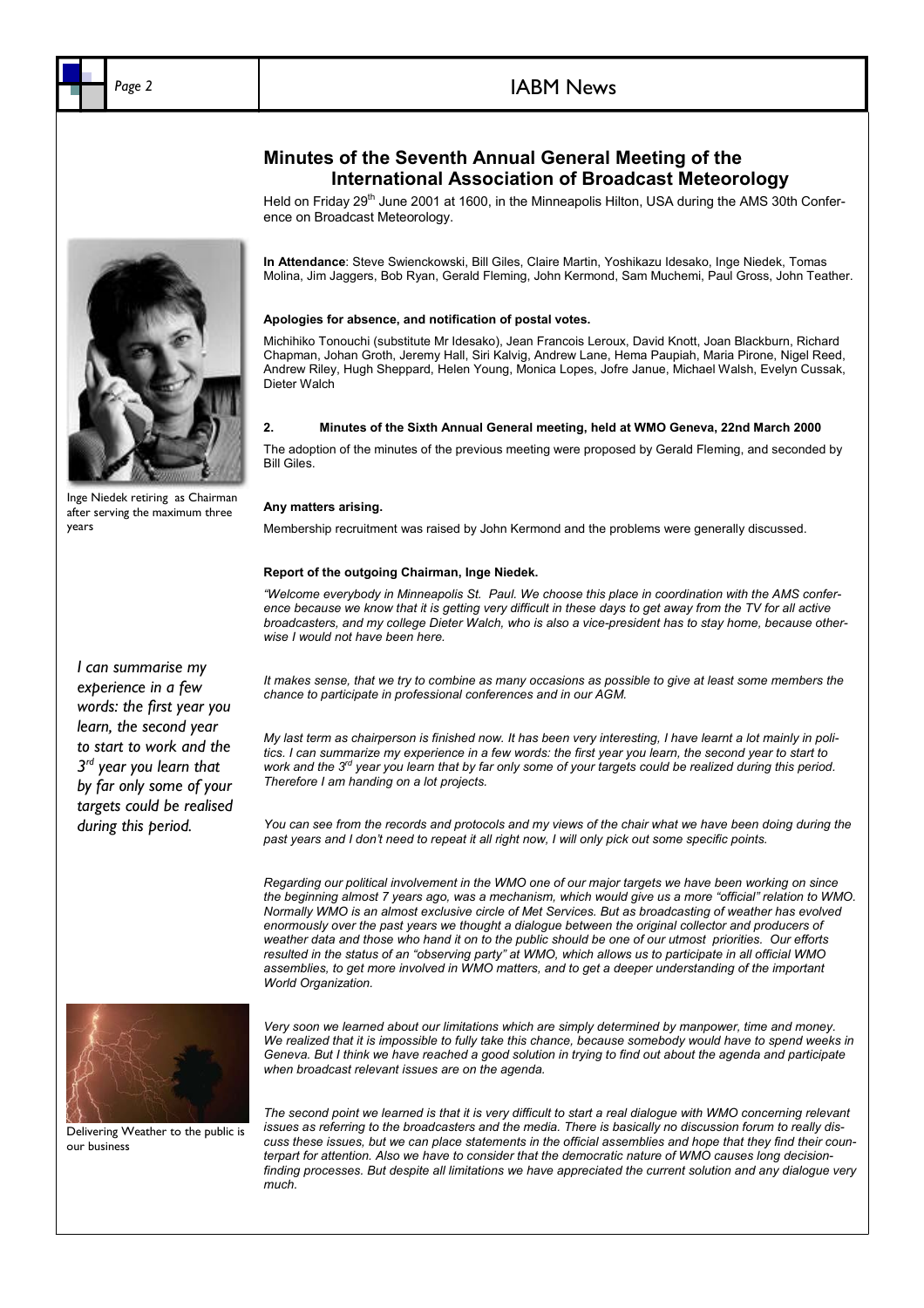| Issue 10                                                                                                                                                                                                                                                                                                                                                                                                                                                                                                                                                                         | Page 3                                                                                                                     |
|----------------------------------------------------------------------------------------------------------------------------------------------------------------------------------------------------------------------------------------------------------------------------------------------------------------------------------------------------------------------------------------------------------------------------------------------------------------------------------------------------------------------------------------------------------------------------------|----------------------------------------------------------------------------------------------------------------------------|
| We managed together with WMO to organize a scientific Media Conference last year in Geneva, which<br>had been quite successful and made us think of an "International" Broadcast Conference together with<br>AMS and WMO in Geneva, because weather is a worldwide process and not a national one.                                                                                                                                                                                                                                                                               |                                                                                                                            |
| It took us about half a year to a Letter of Intend processed through WMO and finally it was too late to or-<br>ganize an international conference for 2002. But we are quite confident that it will take place within the<br>next years.                                                                                                                                                                                                                                                                                                                                         |                                                                                                                            |
| Yesterday we had a meeting with AMS (Board of the Broadcast Conference in under the current Board<br>Chair Mike McLelan, in attendance of the president of AMS, Bob Serafin, the meetings director, Yale<br>Schiffman, other AMS-staff, Haleh Kootval, Chief, Public Weather and Operational Information from WMO,<br>IABM current chair Inge Niedek, designated new chair Gerald Fleming IABM and other IABM members.                                                                                                                                                           |                                                                                                                            |
| The participants of the meeting mutually agreed to hold an International Broadcast in 2004 in Geneva,<br>considering besides others the two major arguments - namely:                                                                                                                                                                                                                                                                                                                                                                                                            | OADCAST METEOROLOG                                                                                                         |
| to find profound reasons in order to gain acceptance for such an event from the TV-management of<br>weather broadcasters                                                                                                                                                                                                                                                                                                                                                                                                                                                         |                                                                                                                            |
| no higher expenses compared to those in the US for such an event.                                                                                                                                                                                                                                                                                                                                                                                                                                                                                                                |                                                                                                                            |
| This decision was of course a preliminary meeting decision and will have to be communicated and exam-<br>ined by the Board of Directors of AMS, and then presented and examined by WMO. After that we will have<br>a joint meeting of all participating parties in Geneva.                                                                                                                                                                                                                                                                                                       |                                                                                                                            |
| Now I switch over to another theme which kept us occupied during all years of IABM existence - "data-<br>policy" of the Met Services in Europe.                                                                                                                                                                                                                                                                                                                                                                                                                                  | New training initiatives<br>have been discussed with<br>WMO to ensure that one                                             |
| There has been formed an interest group of European Met Services "ECOMET" who worked out a con-<br>cept on data-policy which we think is not suitable for weather-broadcasters. Over the years we tried to get<br>a chance to discuss this issue with a group representing ECOMET, but there has not been any relevant<br>body to speak to. The UK Met Office is the first institution (also a corporate member of IABM) which<br>promised to help and organize a meeting with relevant people.                                                                                  | of the primary purposes<br>of the IABM can be<br>realised. This includes<br>working on proposals for<br>an internationally |
| Before I finish my speech just a few comments on some future or ongoing projects.                                                                                                                                                                                                                                                                                                                                                                                                                                                                                                | recognised 'seal'.                                                                                                         |
| One issue or outcome from the committee meeting was passing on our knowledge and experience in<br>weather broadcasting through training (concept will be worked out).                                                                                                                                                                                                                                                                                                                                                                                                            |                                                                                                                            |
| Work out a certification concept which could go along with the efforts of the National Met Services in this<br>respect and should be accepted by WMO                                                                                                                                                                                                                                                                                                                                                                                                                             |                                                                                                                            |
| Return to the newspaper "on paper"                                                                                                                                                                                                                                                                                                                                                                                                                                                                                                                                               |                                                                                                                            |
| Summing up I can say – most of the work has been done in close cooperation with the committee, it al-<br>ways was a joint effort and I want to express my warmest thanks to all committee members for their coop-<br>eration."                                                                                                                                                                                                                                                                                                                                                   |                                                                                                                            |
| Bill Giles proposed a vote of thanks to Inge for all her hard work and members warmly applauded her.                                                                                                                                                                                                                                                                                                                                                                                                                                                                             |                                                                                                                            |
| Following on from the report on the meeting to discuss the AMS/IABM meeting, Bob Ryan proposed send-<br>ing an open letter by email to USA News Directors explaining the purpose and costs of the 2004 Confer-<br>ence in Geneva. Radio & Television News Directors Association (RTNDA) would be a suitable organisa-<br>tion at which to promote the idea of the Conference. Attendance at the annual meeting of the RTNDA<br>would be a suitable venue at which to propose the 2004 Conference and convince stations of the value of<br>sending their broadcast meteorologists |                                                                                                                            |
| Report of the outgoing Honorary Secretary, John Teather.                                                                                                                                                                                                                                                                                                                                                                                                                                                                                                                         |                                                                                                                            |
| John Teather reported that the IABM Committee were only able to meet three times in the year on<br>20/6/00, 4/12/00 and 26/6/01. It is a reflection of the problems of running an international association. He<br>rejerated the progress that the IARM had been able to make as observers at WMO. In particular atten-                                                                                                                                                                                                                                                          | The Association web site is at<br>www.iabm.org                                                                             |

I vo

 $\mathsf{l}$ 

reiterated the progress that the IABM had been able to make as observers at WMO. In particular attendance at two meeting of the Executive Council had produced results as the members of WMO are slowly recognising the importance of the broadcast profession and the need for NMSs to work with us. New training initiatives have been discussed with WMO to ensure that one of the primary purposes of the IABM can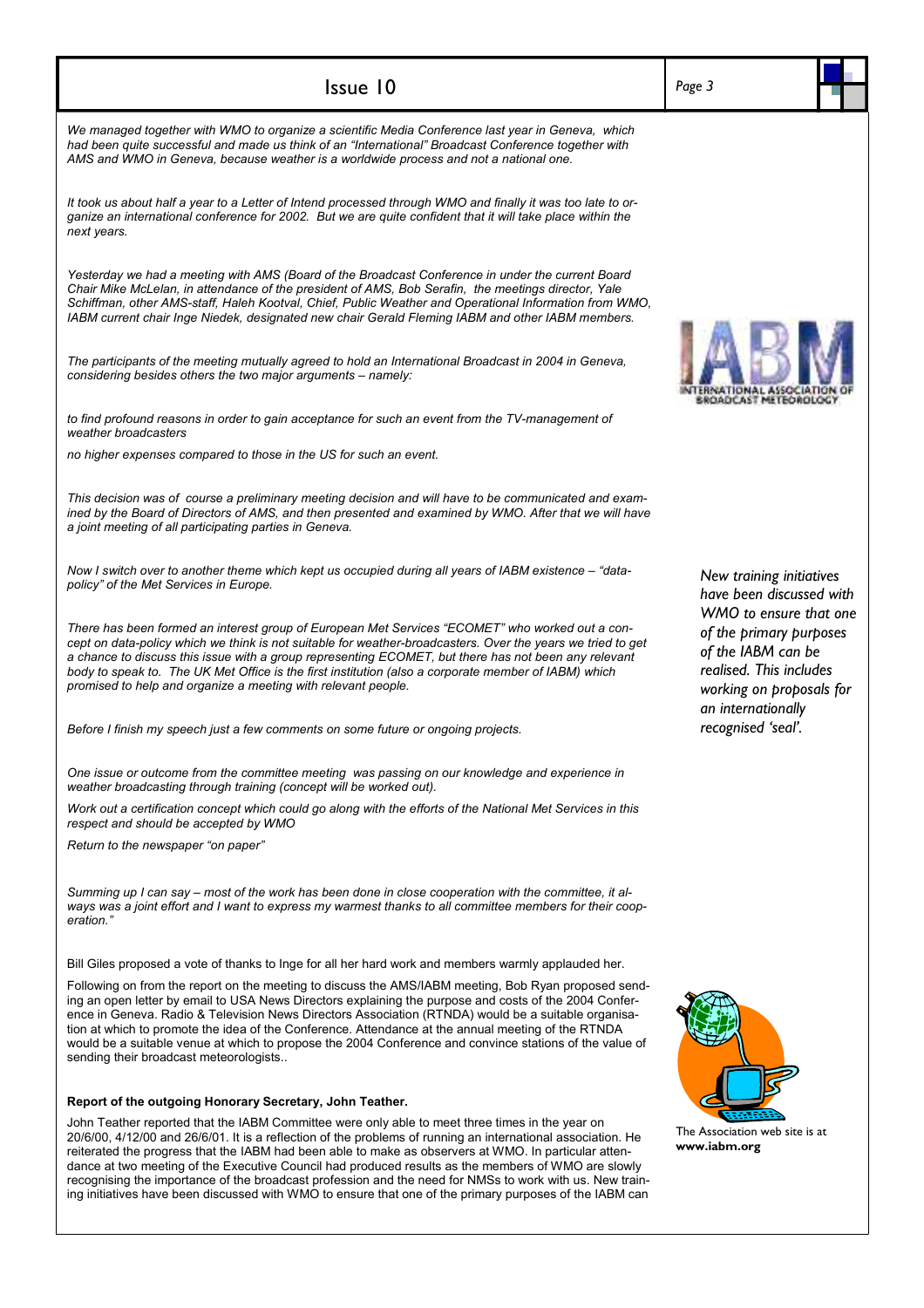| Page 4                                       | <b>IABM News</b>                                                                                                                                                                                                                                                                                                                                                         |                                |  |  |
|----------------------------------------------|--------------------------------------------------------------------------------------------------------------------------------------------------------------------------------------------------------------------------------------------------------------------------------------------------------------------------------------------------------------------------|--------------------------------|--|--|
|                                              | be realised. This includes working on proposals for an internationally recognised 'seal'. Email had been<br>used with increasing effect during the past year as a means of communicating regularly with members.<br>Finally he reported that the committee had agreed that new members from countries listed as 'developing'<br>by WMO would be offered free membership. |                                |  |  |
|                                              | There was a general discussion on training issues in particular in developing countries and how the IABM<br>can support and encourage these initiatives.                                                                                                                                                                                                                 |                                |  |  |
|                                              | Report of the outgoing Treasurer, Gerald Fleming.                                                                                                                                                                                                                                                                                                                        |                                |  |  |
|                                              | Gerald Fleming reported on the current situation and answered questions. It was agreed to also set the<br>Membership currency to be also in Euros as well as US Dollars.                                                                                                                                                                                                 |                                |  |  |
|                                              | <b>Election of Directors and Officers.</b>                                                                                                                                                                                                                                                                                                                               |                                |  |  |
|                                              | The following Directors and Officers were elected:                                                                                                                                                                                                                                                                                                                       |                                |  |  |
|                                              | Chairman                                                                                                                                                                                                                                                                                                                                                                 | <b>Gerald Fleming</b>          |  |  |
|                                              | Income / Expenditure for 2000 (In U.S. Dollars)                                                                                                                                                                                                                                                                                                                          |                                |  |  |
|                                              | N.B. Compiled using the following exchange rates:                                                                                                                                                                                                                                                                                                                        |                                |  |  |
| Our accounts are not yet in stormy<br>waters | <b>Secretary</b>                                                                                                                                                                                                                                                                                                                                                         | John Teather                   |  |  |
|                                              | <b>Treasurer</b>                                                                                                                                                                                                                                                                                                                                                         | <b>Gerald Fleming</b>          |  |  |
|                                              | Vice-Chairmen                                                                                                                                                                                                                                                                                                                                                            | Inge Niedek; Dieter Walch      |  |  |
| It was agreed to<br>also set the             | <b>Membership Secretary</b>                                                                                                                                                                                                                                                                                                                                              | <b>Tomas Molina</b>            |  |  |
| membership<br>currency for                   | <b>Publications Secretary</b>                                                                                                                                                                                                                                                                                                                                            | <b>Bill Giles</b>              |  |  |
| 2002/2003 to be in                           | <b>Ordinary Directors</b>                                                                                                                                                                                                                                                                                                                                                | Philippe Jeanerot; Paul Gross, |  |  |
| Euros € as well as<br>US Dollars \$.         |                                                                                                                                                                                                                                                                                                                                                                          | <b>Tammy Garrison</b>          |  |  |
|                                              | Proposed by John Kermond and seconded by Bill Giles and agreed by all members present.                                                                                                                                                                                                                                                                                   |                                |  |  |
|                                              | Resolutions.                                                                                                                                                                                                                                                                                                                                                             |                                |  |  |

*Website*  None were received.

### *Webmaster / 12 Months 1999 2711*  **10. Any other business.**

j **Broadcast Conference f** the worries of AMS members. This was agreed. It was proposed by Jim Jaggers that next year members of the IABM present papers at the Broadcast Conference to highlight the need for international cooperation and to dispel some of the worries of AMS members. This was agreed.



paper-clips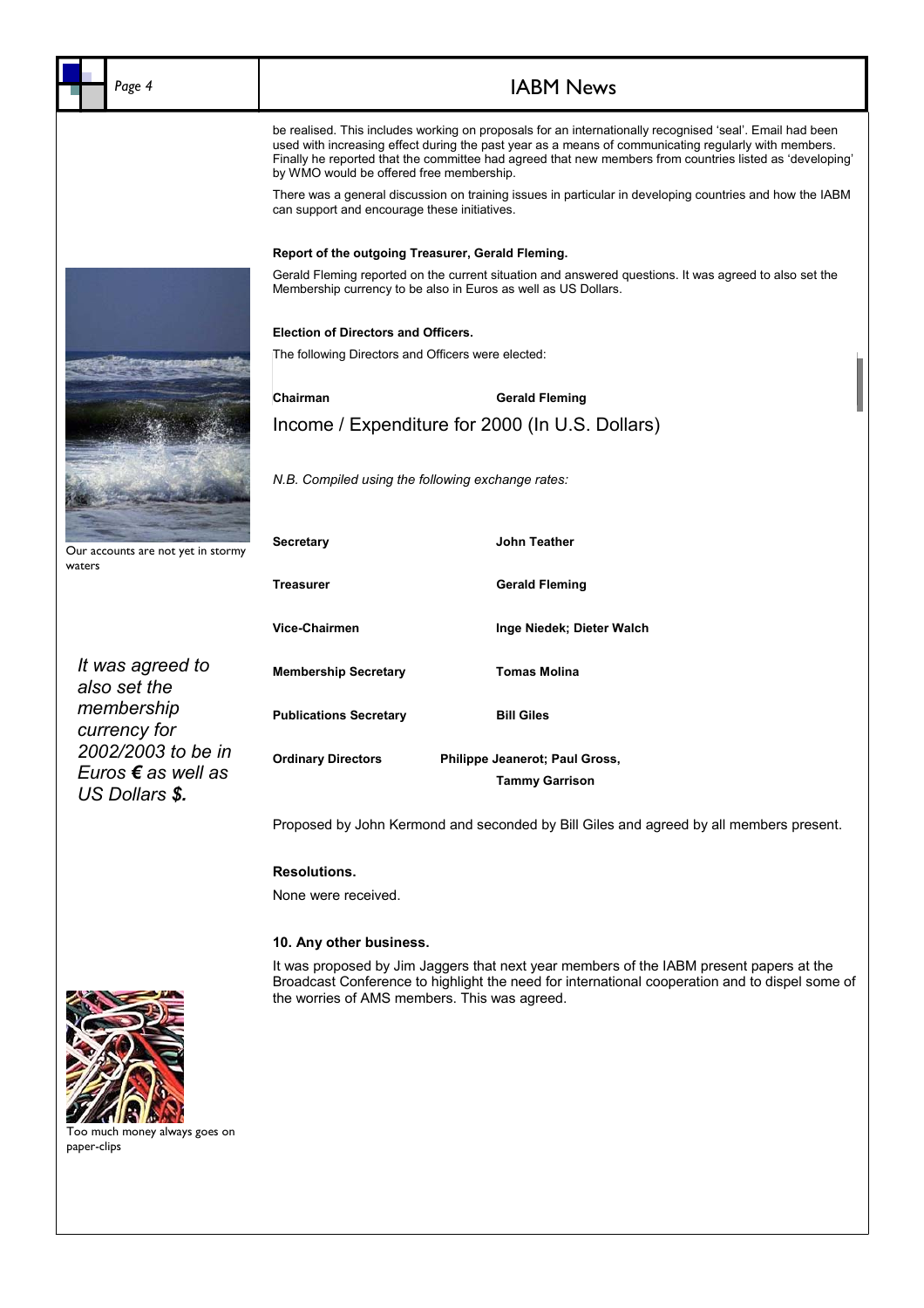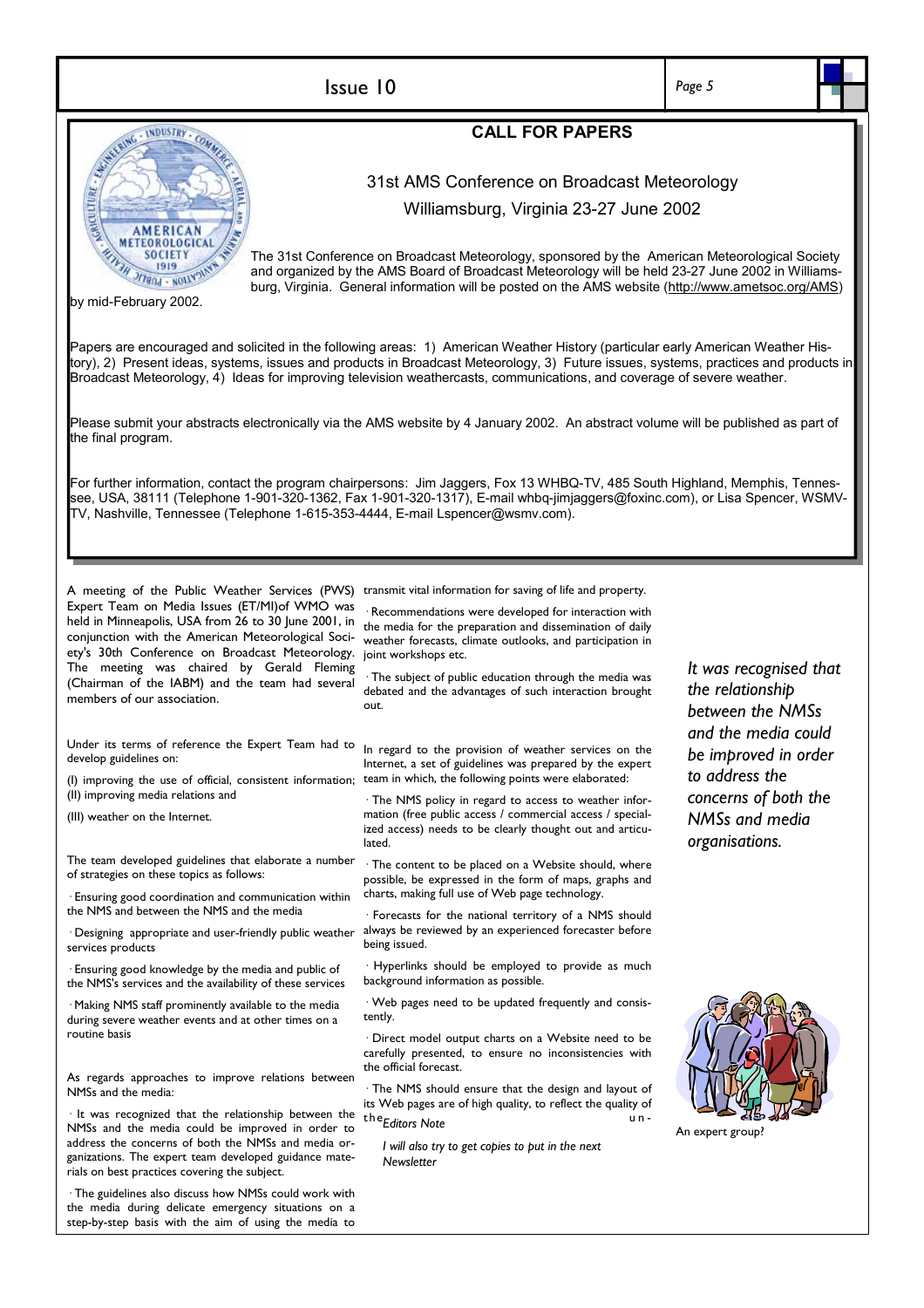### Page 6 **IABM** News

### How weather works on the right-hand side of the pond



Europe's Meteorological Satellite Organisation (EUMETSAT)

*The organisation is responsible for the launch and operation of the satellites and for delivering satellite data to end-users as well as contributing to the operational monitoring of climate.* 



To deliver high quality meteorology to the peoples of Europe requires a very high level of co-operation between the Met Services of the various nation states. In particular there are two important, jointly funded organisations that have been established to share the costs.

### **European Centre for Medium-Range Weather Forecasts (ECMWF)**

This is an international organisation based in Reading, Berkshire, supported by the European States of Belgium, Denmark, Federal Republic of Germany, Spain, France, Greece, Ireland, Italy, the Netherlands, Norway, Austria, Portugal, Switzerland, Finland, Sweden, Turkey, United Kingdom.

The Centre also has co-operation agreements with Croatia, Iceland, Hungary, and Slovenia, and has working arrangements with the World Meteorological Organisation (WMO), the European Organisation for the Exploitation of Meteorological Satellites (EUMETSAT), and the African Centre for Meteorological Applications for Development (ACMAD).

Originally a COST (European Co-operation in Science and Technology) project, the Centre was established in 1973 by a Convention. The first real-time medium-range forecasts were made in June 1979. The Centre has been producing operational medium-range weather forecasts since 1 August 1979.

The principal objectives of the Centre are the development of numerical methods for the preparation of medium-range weather forecasts for distribution to the meteorological services of the Member States. Scientific and technical research is directed to the improvement of these forecasts together with collection and storage of appropriate meteorological data. In addition, the Centre makes available a proportion of its computing facilities to its Member States for their research; assists in implementing the programmes of the World Meteorological Organisation; provides advanced training to the scientific staff of the Member States in the field of numerical weather prediction and makes the data in its extensive archives available to outside bodies.

### **Europe's Meteorological Satellite Organisation (EUMETSAT)**

Satellite observations are an essential input to numerical weather prediction systems and also assist the human forecaster in the diagnosis of potentially hazardous weather developments. Of growing importance is the capacity of weather satellites to gather long term measurements from space in support of climate change studies.

EUMETSAT is an intergovernmental organisation created through an international convention agreed by 17 European Member States: Austria, Belgium, Denmark, Finland, France, Germany, Greece, Ireland, Italy, the Netherlands, Norway, Portugal, Spain, Sweden, Switzerland, Turkey and the UK. These States fund the EUMETSAT programmes and are the principal users of the systems. EUMETSAT also has three Co-operating States: Republic of Slovakia, Hungary and Poland.

The organisation is responsible for the launch and operation of the satellites and for delivering satellite data to end-users as well as contributing to the operational monitoring of climate. In 1991 it initiated a new programme, the Meteosat Second Generation (MSG), to ensure continuity of observations from geostationary orbit until the latter half of the second decade of the 21st century. At the same time it has become one of the major partners in satellite systems for observing the entire planet, enabling Europe to take its place in monitoring global weather and climate. Its success has not only ensured the availability of key satellite data for Europe but also for many developing countries which now rely on its data and systems.

The Meteosat system is intended primarily to support the National Meteorological Services (NMS) of Member States. The NMS in turn distribute the image data to other end users, notably through the provision of forecasts on television several times a day. Through this particular distribution system it could be said that most of the population of Europe makes direct use of EUMETSAT's imagery.

### **EUMETNET is a network grouping 18 European National Meteorological Services .**

EUMETNET provides a framework to organise co-operative programmes between the Members in the various fields of basic meteorological activities such as observing systems, data processing, basic forecasting products, research and development, training. Through EUMETNET Programmes, the Members develop their collective capability to serve environment management and climate monitoring and to bring to all European users the best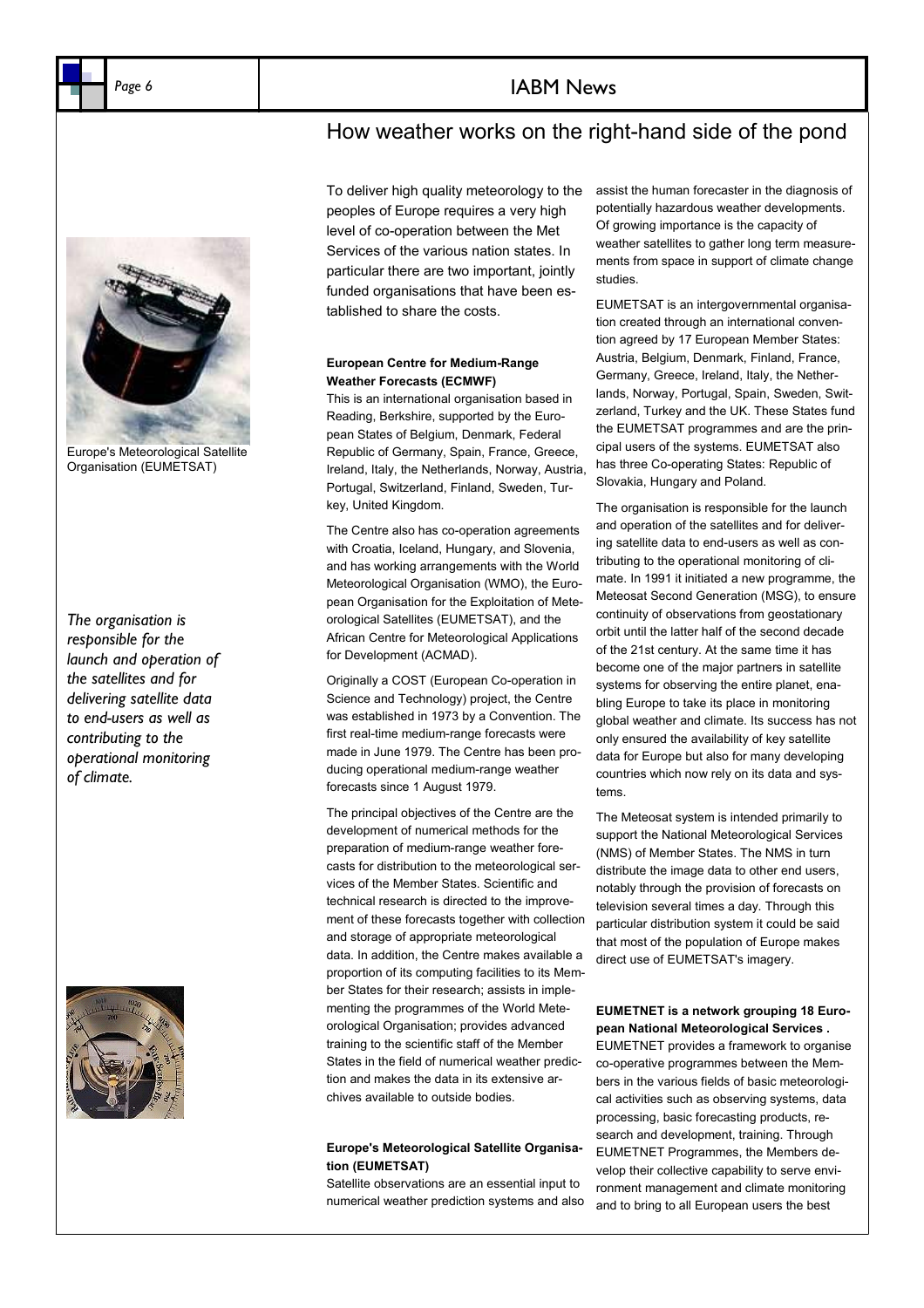| Issue 10 | Page 7 |
|----------|--------|
|----------|--------|

*(Continued from page 1)* 

fident voice for the profession of Broadcast Meteorology.

The first point to remark on is the very existence of Issue 10 of the IABM News. We had taken a decision to move the journal from the medium of print onto the Web, but the reaction of our members was that they really wanted to see the print newsletter continued. I find it very reassuring that, working as we all are in the high-tech world of broadcasting, with most of us having easy access to the very latest in communication technology, we still place a great importance on the more contemplative practice of reading. As a committee, we want to provide you, the members, with the best service possible given our admittedly limited resources.

This brings me to another change of personnel. For the past few years, the IABM News has been edited by Richard Chapman, while our Webmaster has been Jeremy Hall. Our Secretary, John Teather, has just taken early retirement from his position as Editor, BBC Weather Centre. With more time on his hands, John has now taken over both as Editor of this newsletter and as our Webmaster; we are fortunate indeed to have someone of his breadth of knowledge and experience to take on these tasks. We should, however, note the considerable achievements of Richard, who shaped and improved the IABM News out of all recognition during his tenure in the editors chair, and of Jeremy, who built our website from scratch to give us an impressive presence on the web. To both, we say thank you.

It would be impossible to write at this time without making reference to the terrible events in New York on September 11th. I know I speak for all of our European, African and Asian members when I say to our US colleagues that our thoughts and concerns are with them during these difficult times.

In reflecting on the event it struck me how perverse it was that two of the technologies which help to define modern civilisation - aviation and broadcasting - were turned against such civilisation on that dreadful day. Aviation; in that passenger aircraft were turned into weapons of destruction, broadcasting; in that the events were timed (deliberately, surely) to allow mass destruction to occur, live on television, before our horrified gaze, increasing its impact, if such were possible.

Many of us have worked in aviation meteorology, and all of us work in broadcast meteorology; in both instances our efforts have been directed at ensuring the safe and efficient conduct of the lives of our fellowcitizens. That such technologies could be so abused; to destroy life on the one hand and to traumatise those who witnessed the destruction on the other, was unimaginable. It seems to me that the only possible response, at a professional level, is to redouble our efforts to contribute to the good of our society through our work, both inside and outside the studio. We must strive to uphold the civilising values upon which our societies are built.

During the past year your committee has put a lot of work into the concept of a World Conference of Broadcast Meteorology; and in doing so we have gained the active support of the World Meteorological Organisation and of the Board of Broadcast Meteorology of the American Meteorological Society. We had originally hoped to have this conference in Geneva in 2002, but following some meetings in and around the AMS Broadcast Conference in Minneapolis, and a hard look at the organisational, logistical and economic considerations, this has now been put back to 2004. This does not represent any dilution of commitment on the part of ourselves or any of our partners; rather a determination to put on a world-class event, and a realisation of the preparatory work involved.

The successful staging of this event will be made all the more difficult by the events of September 11th; many US broadcasters in particular will need to be convinced (as will their News Editors) of the value of travelling to Geneva for such a gathering. I therefore ask you, the members, to promote this idea wherever you can over the next couple of years. Paradoxically I think that it is now more important than ever that, as a world community of weather broadcasters, we join together; not just to discuss those questions which divide us, but to visibly demonstrate the experiences which unite us.

#### **Gerald Fleming - Chairman IABM**

Chairman@iabm.org

## How to get better forecasts out of the Internet

**The great majority of weather forecasts on the Web are simple city forecasts presented as pictograms, maximum and minimum temperatures and (sometimes) wind forecasts. Every Meteorologist knows that the quality of these forecasts is frequently highly suspect!** 

M Daniel Rousseau of Meteo France has done some work on verifying city forecasts; based on the max and min temperatures forecast for London and Paris. Five website forecasts were

chosen; those of the UK Met Office and Meteo France; the site of French daily newspaper Le Monde, and two well-known US-based sites. Temperatures were verified five times per month over six months, giving a total sample size of 30 forecasts.

In this small sample, the websites of Meteo France and the UKMO were very close, and the best of the five. Of the other three; two were very poor; worse than either climatology or persistence!

The most surprising result, however, was that an average of all the sites produced a better forecast than any of the individual sites. So. It seems, to get the best from the Web, you should surf as many sites as possible, then combine the results of your research

into an "ensemble" forecast. This blended forecast will most likely be better than any individual forecast you can source.

From a talk given to ECAM 2001 by M Daniel Rousseau.

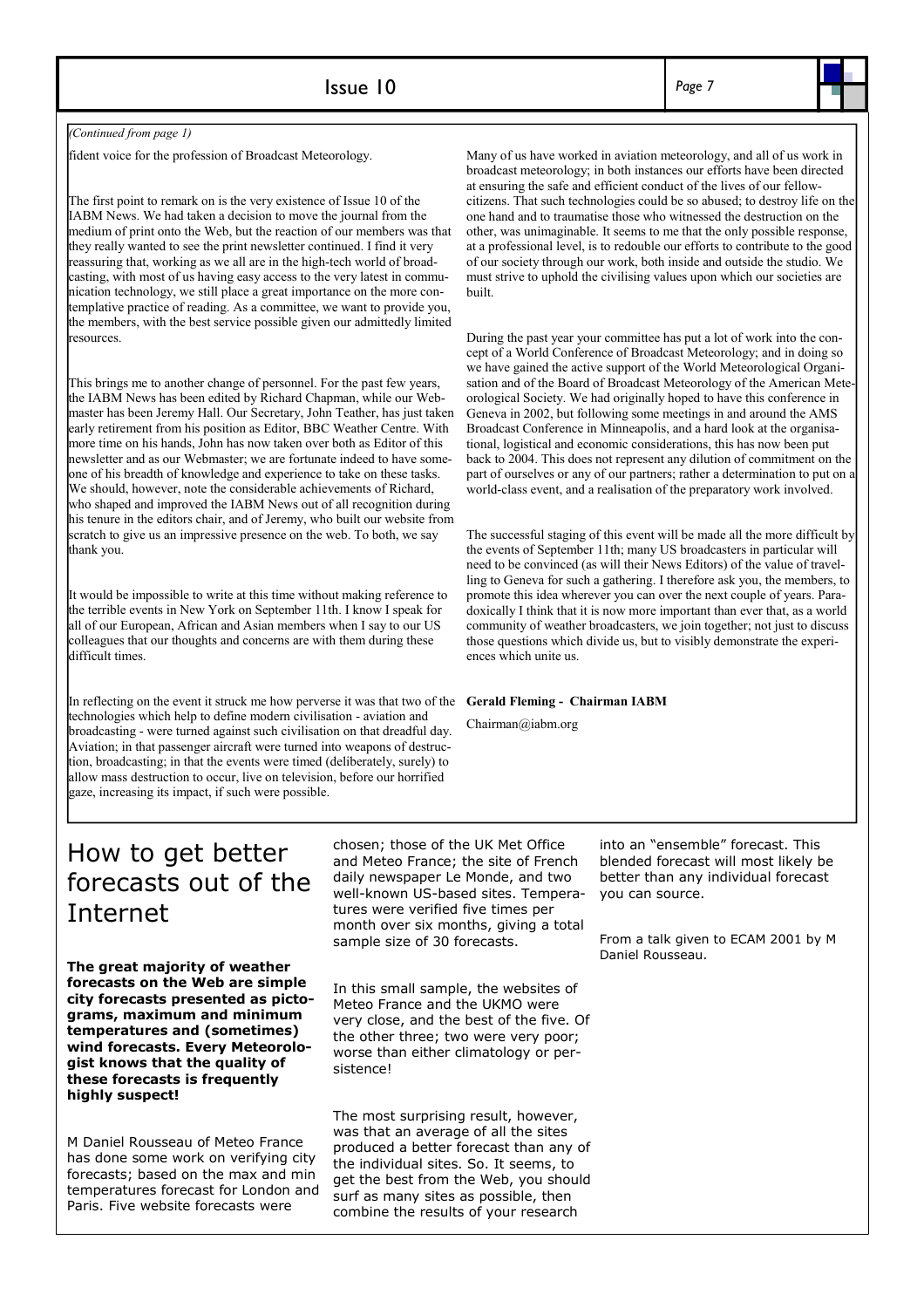### Page 8 **IABM** News



*The greatest surprise, though, was the presence of a fullyequipped television studio just down the corridor from the forecast office.* 



## **Hungarian Met Service - a case study**

The holding of ECAM in Budapest provided an opportunity to examine the operations of the Hungarian Meteorological Service, OMSZ. This organisation has had to cope with the enormous political and societal changes which have affected eastern Europe over the past few decades, while continuing to provide a quality service to the Hungarian people. They can and do, however, draw on a long and distinguished tradition in the mathematical disciplines within Hungary.

The Director of the Hungarian Met Service, Dr Ivan Mersich, gave a talk to the conference during which he characterised the decades of the 50's, 60's, 70's and 80's as being marked by excessive secretiveness and inefficiency. There was during this period a lot of knowledge within OMSZ, but much of this was wasted. During the 1970's there were about 580 employees, rising to about 1000 during the 1980's, when there was a lot of emphasis put on weather modification.

It may come as no surprise to learn that under this regime the forecast for May 1st was invariably for fine weather, whatever the synoptic prognosis! Rather more surprising is that, even in the 70's, the sale of weather data provided about 10% of the total budget.

Drastic measures were taken with the collapse of the communist regime and the advent of a market economy. Staff levels were cut by 70%; from 1000 to about 300! This was achieved by merging three separate forecasting institutions into one; automating much of the observation network, and eliminating the work on weather modification. It was, of course, a very difficult time for all.

Of the current staff of approximately 300, about 120 are at graduate level and 70 of these are meteorologists. Income from business activity now accounts for about 50% of the total annual budget, which approximates 7.5 Million Euro or about 7 Million US\$.

Further information was provided by Karoly Vissy, who conducted a fascinating tour of the OMSZ headquarters. Karoly is a founder member of the IABM, and has been the leading figure in Hungarian weather broadcasting for many years. Now semi-retired from operational work, he still presents the weather on one of the Hungarian public channels 12 to 14 days per month, and has the position of special advisor to the Director, Dr Mersich.

The headquarters building of the OMSZ has been occupied by the Service (or, more correctly, by one of its constituent institutes) for about 100 years. A graceful building in the classical style, it is built round a courtyard in a city-centre location. The main hall displays paintings of previous Directors, together with busts of Hungarians who have distinguished themselves in the mathematical and physical sciences.

The forecast office is in a long bright and airy room . Three clusters of desks define the three principal activities, which are

1. Synoptic analysis and forecasting

2. Aviation forecast services

3. Media forecast services.

In addition there is a briefing area situated to one end of the room, where the forecast teams gather at intervals to discuss and review the developing weather. The quality of the workstations available to the forecasters was seen to advantage in this area, with model and observational data displayed with great clarity.

Our principal interest, of course, centred on the media desk. About ten newspapers are provided with forecasts from this desk; these are generated semi-automatically from model data which has been modified by a forecaster before going to print. Software is a specially adapted version of CorelDraw.

A radio studio in a adjacent room to the forecast office provides the facility to broadcast directly on a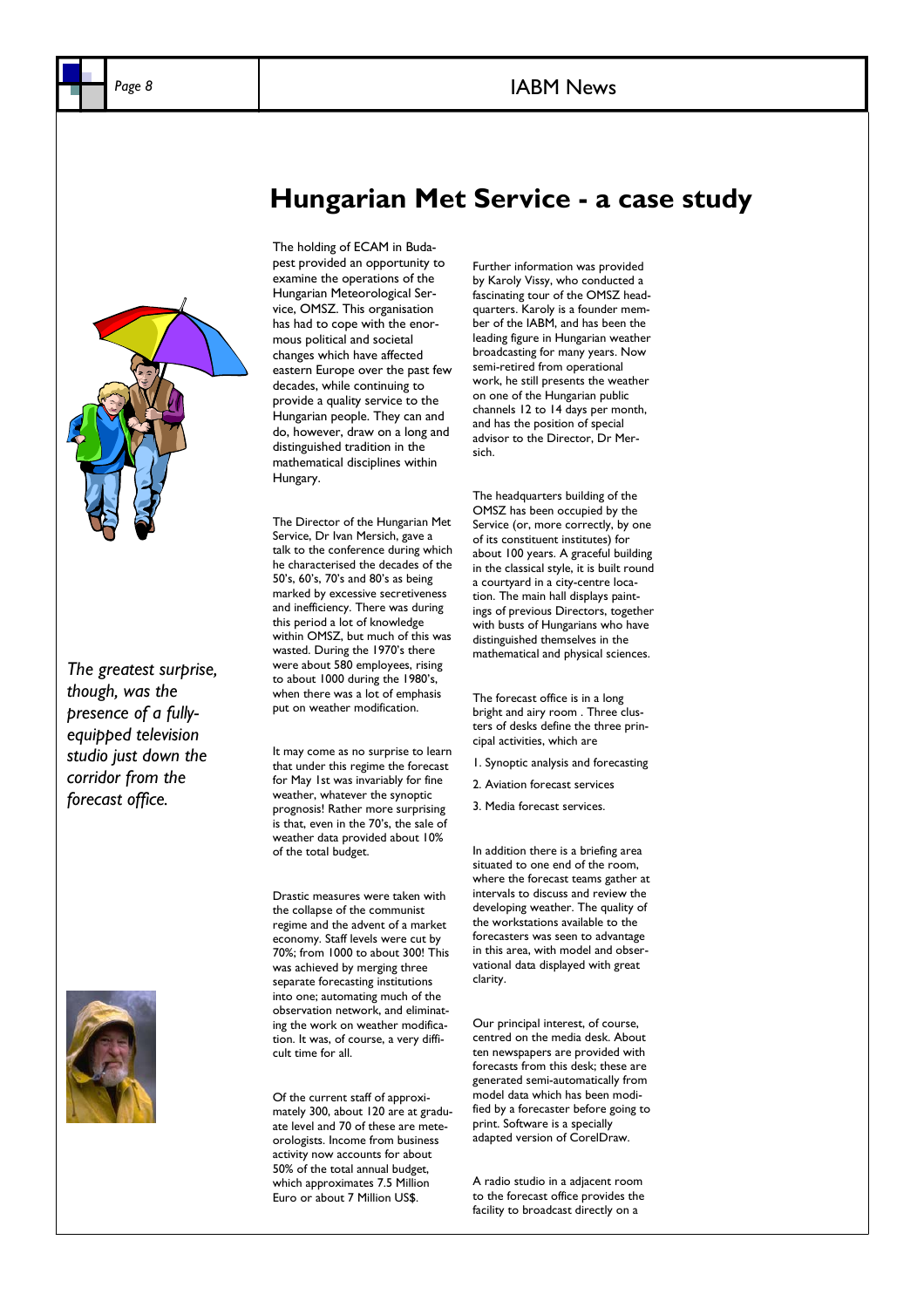## **Overview of ECAM**

**The fifth European Conference on the Applications of Meteorology was held in Budapest, Hungary from the 24th to the 28th of September, in conjunction with the first Annual General Meeting of the European Meteorological Society (EMS).** 

ECAM is a bi-annual conference, interleaving with the complementary ECAC, which concentrates on the Applications of Climatology. While it is principally a scientific conference devoted to examining scientific issues, it has become, almost by default, the main forum in which all the players in European Meteorology; Met Services, private sector weather firms, international weather organisations and academics can meet as equals to discuss and debate matters of mutual concern, both scientific and otherwise.

This ECAM was enlivened by incorporating the first Annual Meeting of the EMS. Europe has long had a variety of active National Meteorological Societies; the EMS is a comingtogether of these societies to establish an organisation that can address issues that need a European-wide perspective.

In general terms, contributions to the ECAM part of the conference concentrated on the more scientific and technical issues; those to the EMS part mainly on philosophical and policy considerations.

ECAM was divided into three themes; the Use of Forecasting Tools, the Application of Meteorology, and Commercialisation and Service Providing. The format was for fifteen-minute talks, followed by one or two brief questions. Side-by-side with these were poster sessions

(three in all) where various aspects of the topics under discussion could be examined and discussed in more depth on a one-to-one basis.

The EMS took as its theme "The Future of Meteorology in Europe"; inviting many eminent speakers (including the President of WMO, John Zillman) and conducting a round table discussion based on questions submitted from the floor.

If there could be a criticism of the conference, it would be that the sheer number and diversity of the contributions made it very hard work to maintain concentration and "keep up" with proceedings, and did not encourage deeper and more vigorous questioning of the speakers after each presentation.

While the conference did not deal with broadcast issues specifically, other than as one of the "industries" that must be serviced with weather information, many of the issues discussed were of interest to weather broadcasters; and in particular those which dealt with the interface between public and private sector organisations and the exchange of weather data.

Thus, ECAM/EMS was a rich source of material for anyone with an interest in meteorology. We will, over the next few issues of the IABM News, be bringing you some articles based on the contributions at this conference; in this issue we publish the thoughts of some of those who address the issues of the links between the public sector and private sector parts of our business.



*If there could be a criticism of the conference, it would be that the sheer number and diversity of the contributions made it very hard work to maintain concentration……..* 

The Hungarian city of

Budapest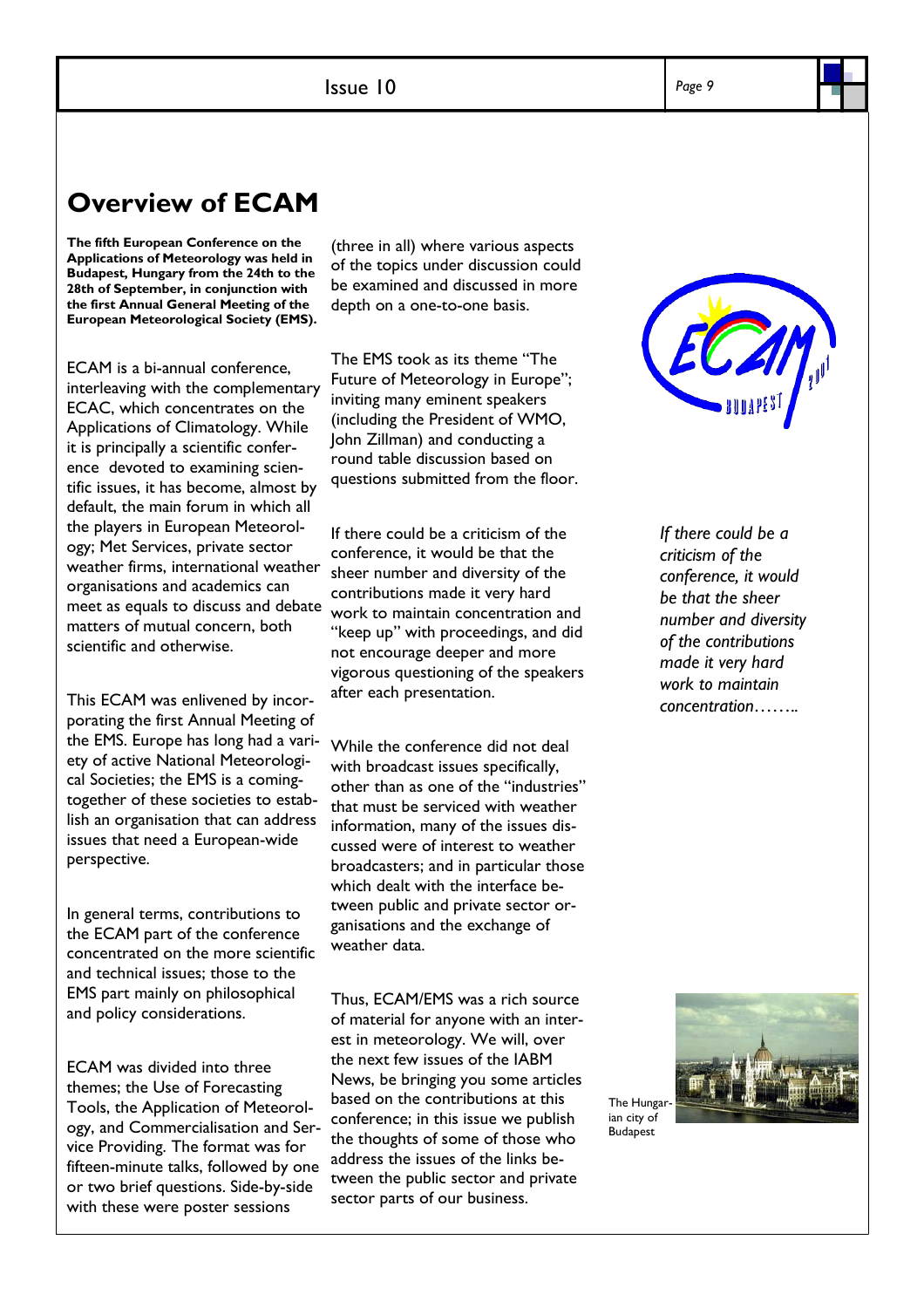## **Interventions made by Tomas Molina and John Teather on behalf of the IABM at the fifty-third Session of the Executive Council of WMO on 11th and 12th June 2001**



The IABM interventions are often controversial

*Once the taxpayers are convinced of the important role of the NWS in the prediction of weather that save their lives and properties the government funding is much easier.* 



Its hard walking the fine line between passion and offence

### **6.1 Public Weather Services Programme**

#### Mr Chairman

This is our second year at the Executive Council, and we want to highlight at this point the good spirit of co-operation and understanding we have found at the WMO Information and Public Affairs (IPA) and Public Weather Services (PWS). We greatly support the heading of cooperation between WMO and the media and the private sector, both also part of the meteorology community, and members of our association.

To reach the highest standards of quality in meteorology is a role that has to be played co-operatively by all the members of this family. The private sector and the media will help the National Weather Services (NWSs) and WMO to achieve the targets of the weather information diffusion to the general public and will help to increase the visibility of the NWSs and WMO.

We, as an Association, ask WMO to give maximum support of the global severe weather information web site that is being developed and tested with the Hong Kong weather service. It is important to have a single voice for severe weather events, and an easy access to the watches and warnings issued by the NWS would greatly help our members.

Training is a very important area in the quest to reinforce NWSs visibility, as the wrong person on-screen can reflect badly on the NMS. The Association is committed in providing help with this training process. NMSs need to ensure that only people who are 'tele-visual' are used to present weather on their behalf. To this end the selection and training process must be improved. Members of the IABM are willing to help in this process. Currently the BBC and the UK Met Office are working on establishing a training facility and programme to specifically address this issue.

#### **12.1 Role and Operation on NMS**

Mr. President

We want to congratulate the WMO on the survey about the role of the National Weather Services (NWS). It is important to know the wiliness and the fears of every NWS of each nation to better understand and plan the world meteorology in a

whole. It is interesting to highlight that in the second level of importance in this survey is the level of funding of the NWS from the government budget. In fifth position is the role of the NWS, and after this the relation they have with the media. In twelve position is the image of the NWS. In all the cases it is very important for all the NWS to increase the visibility of the NWS in their countries.

secretariat, especially with the people of From the IABM perspective all these points are related to the visibility of the NWS to the general public, and it has to be done through the media. Once the taxpayers are convinced of the important role of the NWS in the prediction of weather that save their lives and properties the government funding is much easier. In the IABM we always recommend our members to release the watches and warnings issued by the NWS and give attribution of the information to the NWS. We also recommend our members to work closely with their NWS.

> At this point we would also encourage the NWS to strength the relationship they have with the media, in the conviction that the cooperation will be workable for both parts, and especially for the quality and quantity of weather information that finally reaches the public.

> We also encourage WMO that the planned high level conference planned for 2003 will also take place with the broadcast meteorologist participation.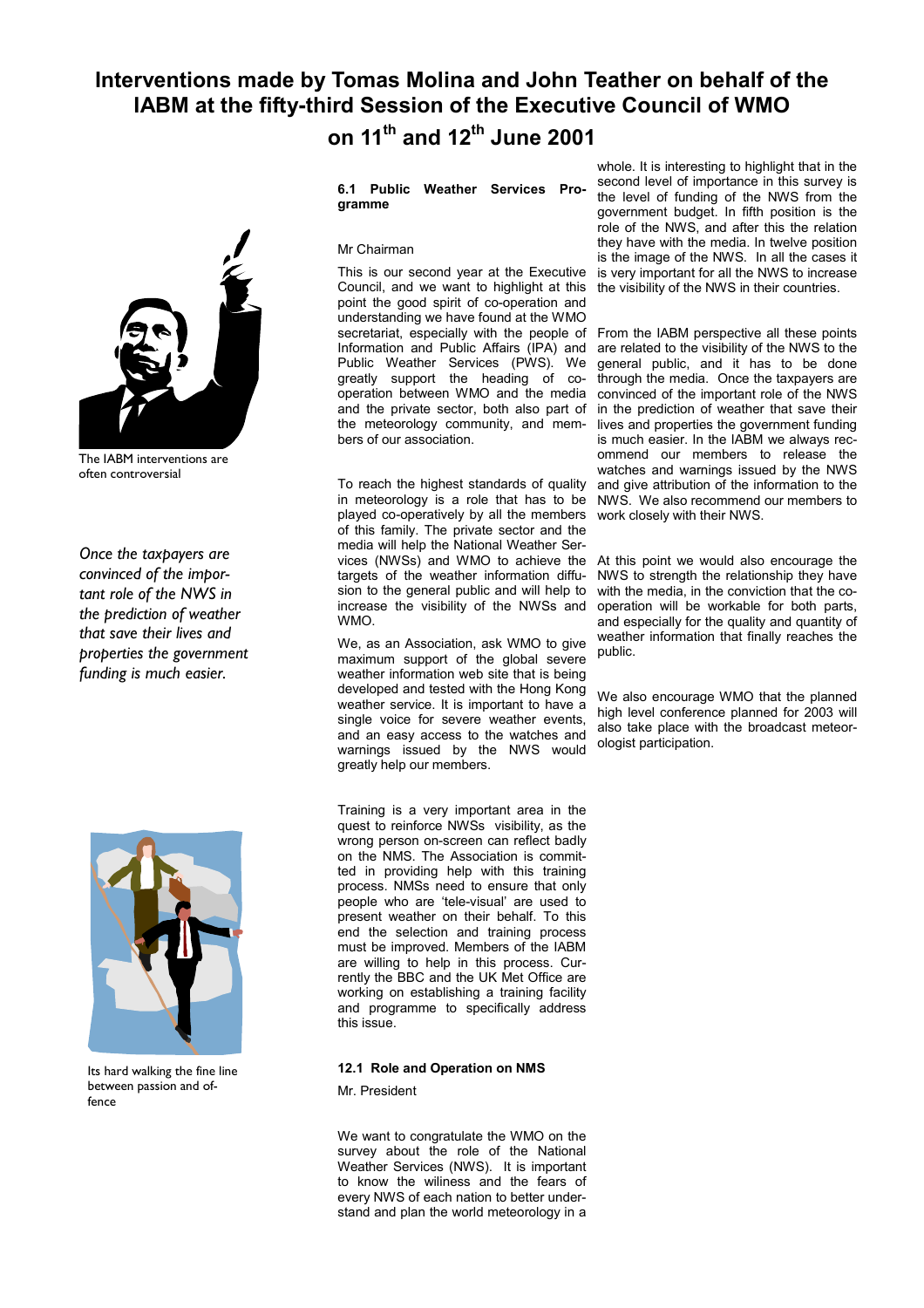# **Blame the €**

**Those of you who pay your subscription by credit card may be wondering why it has not, as yet, been collected for the current year.** 

Blame the EU!! Or, more precisely, the EURO. The software which is used by your treasurer to collect credit card subscriptions from members needed to be changed so that it was "Euro compatible". Many credit cards also now have a three-digit "verification code" printed on the rear of the card, close to the band where you sign your name. This code is used in telephone transactions, to ensure that the person ordering the goods or services was actually in possession of the credit card in question. The older software did not allow for this extra safety feature.

A new version of the credit card software was duly supplied by our bank; loaded onto the PC of your Treasurer, and the necessary training provided. Collection of subscriptions will now proceed over  $\mathsf{t}$ the next month or so.

If your credit card has, over the past year or two, been lost / stolen / eaten by the dog etc and you have a new card then please supply updated card details (number and expiry date) to the Treasurer so that your subscription payment can be processed. Details can be accepted via email to gflemng@eircom.net but security considerations suggest that by fax would be safer; the fax number is  $int1 + 3535345721$ .

In due course it may be necessary to supply the three-digit "security code" to the Treasurer in addition to card number and expiry date. For the present, however, this will not be necessary.

As and from 2002 subscriptions to the IABM will be payable in either US Dollars or in Euros. The rates will be unchanged for the coming year, and the relevant Euro amount will be calculated by reference to the prevailing Dollar/Euro exchange rate in early 2002.

To those who have already paid their sub by cheque or bank draft we say "thank you". To those who have neither paid nor supplied card details, please take this reminder to regularise the position before the end of the year.

## **Mug up on your graphics!**

**Éireann weather broadcast**  ally-reaching ECMWF model. **was judged to be best overall presentation** 



**groups.** 

What is the MUG? MUG TF1. stands for the Metacast Users Group. The weather graphics Group.

Met Éireann meteorologists have a proud record on in-The presentations were judged volvement with the national on their meteorological conbroadcaster in bringing tent, on their creative use of weather forecasts to the tele-the Ultra graphics system to vision viewer. One George tell the weather story; on their Callaghan kicked off on the ability to "connect" with the first full day of Irish television viewer, and so on. transmission, New Years Day 1962. In the early days of television the weather charts were In a close finish Gerald Flemdrawn by hand, or relied on ing, showing a farming forecast the ubiquitous magnetic symbols placed on metal maps.

RTÉ caught up with this development of computer-based weather graphics rather late in the day; such graphics reached Irish television screens in 1988, using a locally-produced computer package.

Time passed and weather Danish channel TV2 to claim graphics systems became more the top spot. complex. In 1998 Met Éireann acquired the Metacast Ultra weather graphics package so The trophy - a simple, elegant that it could offer a "turnkey" bowl of Norwegian pewter service to broadcasters in now resides in Dublin; the Met Ireland. This package was de-Éireann broadcast team have veloped by a small Norwegian added the endorsement of firm, Metaphor AS (who are their fellow professionals in corporate members of the weather broadcasting to that IABM, and have recently been of the Irish public. renamed / rebranded as WeatherOne). Ultra is readily

**At the fifth MUG meeting,**  compatible with both Met To strengthen the ties be**held in Paris from May 9th**  Eireann's in-house HirLam tween the MUG and the IABM, **to 11th 2001 the RTÉ / Met**  weather model and the glob-the new MUG president is

**amongst the participating**  or the Metacast Users Group Metacast Ultra is in use in many television stations; the majority of which are in the United States. The non-US users; mainly European but including broadcasters from the Middle East and the Far East, (and also CNN; US-based but with worldwide coverage), gather annually for the MUG, meeting. The meeting this year was held in Paris under the auspices of French channel

system used by Met Éireann in In the midst of all the technical supplying weather services to discussion that forms the meat the Irish public service broad-of such a gathering the particicaster, RTÉ, is known as Meta-pants took time to view tapes cast Ultra; hence the involve-of each others weather presment in the Metacast Users entations, and engaged in a friendly contest to select the best.



which was broadcast on RTÉ 1 on Sunday, February 4th, edged out Peter Tanev of

**The Editor is sorry that this issue is dominated by stories about Europe. In the next issue He would like to publish more stories from USA and around the world.** 

**So please get busy writing and email them to the Editor at secre-**

Tomas Molina of TV3 Catalyuna, who will host the 2002 meeting in Barcelona.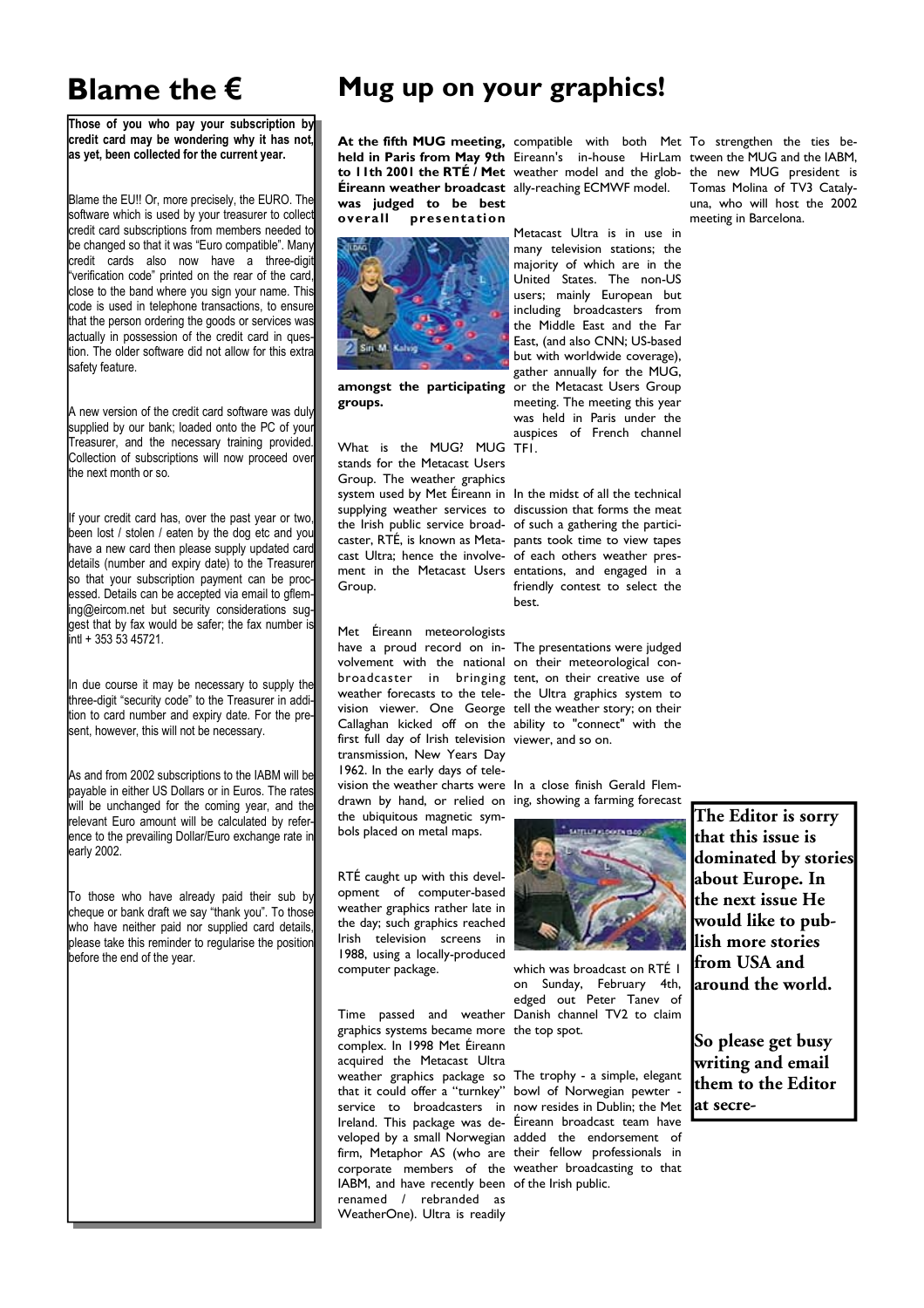## **UK Met Office was unhappy with the Association**

Earlier this year there was an interchange of letters between the UK Met Office and the IABM which culminated in a meeting between both parties held in May. Here follows the letters and record of the meeting reproduced in full.

Met Office London Road Bracknell Berkshire RG12 2SZ United Kingdom Tel: 0845 300 0300 Fax: 0845 300 1300 www.metoffice.com 24 January 2001 Dear Ms Niedek As the Met Office's corporate member of IABM, may I respond to the criticism made of my organisation by the IABM at the meeting of WMO CBS, held in Geneva, December  $4^{\text{th}}$  2000 and later displayed on the IABM web-site. Speaking on behalf of the IABM, John Teather stated that ECOMET is a cartel designed to fix and control the price of basic weather data and that each year the costs go up. John then went on to criticise the Met Office specifically for in effect denying access of certain data and products to the broadcasters and hence the public. It is wrong to say that ECOMET is a price fixing cartel. It isn't. The ECOMET grouping has been judged to be an appropriate and legitimate body by the relevant authority the European Commission. The prices for the data and products of its members are not fixed by ECOMET. Each individual member of ECOMET sets its prices for the data and products that are generated by that individual member. Incidentally, the Met Office has been reducing its prices for data in recent years and will continue to do so. We have consistently recognised the needs of the broadcasting community and have worked with them to expand the range of information available to the public. Within the United Kingdom the Public Met. Service provides a wide range of information, forecasts and warnings designed to inform and protect the public going about their daily lives. These services are funded by Government and made freely available to broadcasters. These services are made available to the media "In the public interest". Media organisations often seem to confuse this with "Of interest to the public". There are many additional products available and supplied to broadcasters which help attract viewers and listeners to their station. It is clearly in the broadcasters interest to do this and correctly the costs of these additional products are met by the organisations receiving them. There is much value in the contributions that IABM have made in their short time as observers at WMO. The IABM engagements in the debates at WMO Executive Council were very

constructive, and were applauded as such by the UK delegation at the time. The Met Office firmly recognises and welcomes the vital role that IABM can play as a WMO observer in improving public weather services in the coming years. But we believe that we are less likely to achieve that commonly sought goal if we proceed through unannounced public criticism of our own members.

### Dear Mr Reed

Thank you for your letter of 24<sup>th</sup> January 2001, copied to Sandy Maeer of the BBC. For some time now the IABM have been trying to engage the meteorological "establishment" in Europe in a discussion on the availability and pricing of weather data. In this context, your communication is very welcome.

In your letter you criticise the intervention made at the recent CBS meeting by the IABM, represented by Mr. John Teather, the Honorary Secretary of our association, and his comments on ECOMET. In support of these comments he used, as an example, aspects of the current relationship between the BBC and the UK Met Office, which was naturally the situation most familiar to him. The comments, however, were directed at all the European NMHS's, and their subsidiary bodies EUMETSAT and ECOMET. I will answer your points in turn.

The IABM has a well established and published policy on data commercialisation. We fully accept that broadcasters should contribute towards the cost of weather information. The IABM does not represent broadcast companies, it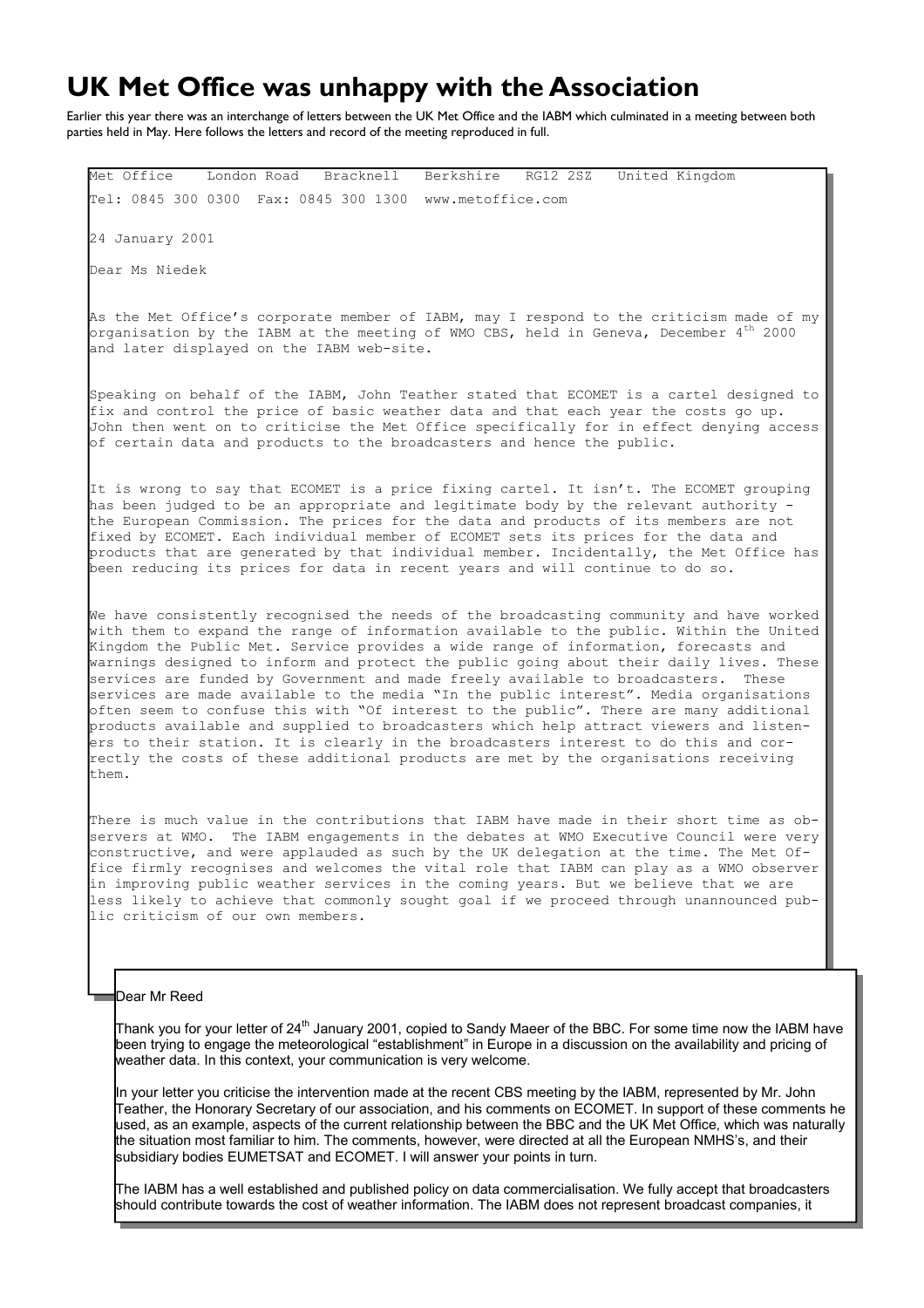represents the people involved in the work of weather broadcasting. Its members do not necessarily have a say at financial level within their broadcast organisations. I have enclosed a copy of our paper on this matter.

The particular problem with respect to weather information in Europe is that there is effectively only one supplier - EUMETSAT for satellite imagery, ECOMET for data, through the NMHS's - and the appropriate payment rate cannot therefore be set by "market forces". Neither is there a regulatory structure to oversee issues of pricing and service. The dictionary definition of the term "cartel" is: '*an informal association of manufacturers or suppliers to maintain prices at a high level, and control production, marketing arrangements etc' (Concise OED 1991)*. There is no suggestion here as to whether the association in question has been deemed legitimate or otherwise. From the users perspective, this describes exactly why ECOMET was established, and what it does.

The members of the IABM represent the public face of Meteorology. They want access to the best possible information in order to do a good job, and to enhance the reliability of the forecasts they present. They are frequently in the position of needing quality data, but are not in control of the budgets required to acquire that data.

At a committee meeting of the IABM held on the Sunday before the CBS meeting to which you refer, the matter of data policy was discussed. Despite many representations on this subject over a number of years, little progress had been made. Many of our members are directly affected by these policies. We received a complaint only that morning over new pricing arrangements of the Swiss NMS and its dealings with the state broadcaster SRG. We have received similar complaints from members in Norway, Finland, Germany and Spain, to name just a selection of other countries. It was resolved at our committee meeting that if there were an appropriate point in the CBS meeting, then we should raise the issue yet again.

In his intervention, John Teather represented the stated policy of the IABM. Both the BBC and the UK Met Office are big worldwide players in this business, market leaders in their respective arenas and widely respected. He used as an illustration to the point the problems between these two organisations over data commercialisation. You refer to a distinction between "in the public interest" and "of interest to the public". The distinction is valid, but who defines the boundaries between these two categories? Surely this is an area where dialogue with the end-user would be valuable.

note with interest that you copied your letter to the BBC. I might observe that this whole issue has perhaps more to do with the relationship between the BBC and the UK Met Office, than between the UK Met Office and the IABM. In our experience there is hardly a public service broadcaster in Europe that has a satisfactory relationship with its corresponding NMHS. We do not suggest that the shortcomings are always on the side of the NMHS's. However, the role of the members of the IABM is to broadcast informed, timely and complete information to our viewing and listening public. We feel that the market position set up by the European NMHS's frequently militates against this ambition.

I welcome your compliments on the value of the IABM and the contribution it has made. If we appear as representatives of broadcasting with the meteorological community, and make arguments in support of the broadcast industry, please remember that we are also representatives of meteorology within the broadcast community, where we must continually argue for the primacy of good meteorology within weather broadcasting.

We are aware that, in the days following our intervention at CBS, representatives of the UKMO arranged to have our contribution removed from the record of the debate. We think that this is counter-productive. Ignoring the problems, or pretending that they do not exist, will not make them go away. We will readily concede that a meeting of CBS is not the ideal forum at which such matters should be raised. However we have attempted, without success, to commence a dialogue on data policy with the councils of EUMETSAT and ECOMET. If we are not granted a voice at these fora, where else can we raise our concerns?

The UK Met Office could, through its membership and leading role in both these organisations, act as a bridge between the worlds of meteorology and broadcasting in Europe, and facilitate the idea of discussion and dialogue. Perhaps formal meetings with the Councils could be preceded by informal discussions through the ICWED framework. Surely talking - and listening - to each other can only be beneficial. In our spirit of openness we would like to add a copy of your letter and this reply to our web-site to accompany the report of the intervention that is already there. Would this course of action be agreeable to you? We will also circulate these to our other members, so that they are fully involved in the debate.

In conclusion I would like to thank you again for taking the time and trouble to write to me. It is easy to sit down and discuss matters with those of like mind. It is a much greater challenge to commence a dialogue with those who hold conflicting opinion, with a view to arriving at honourable compromise. The IABM has always been ready is ready to engage in dialogue; perhaps this exchange of views can be a starting-point.

Yours etc

**Inge Niedek, Chairman**  cc. Sandy Maeer, Controller Transmission Broadcasting and Presentation, BBC.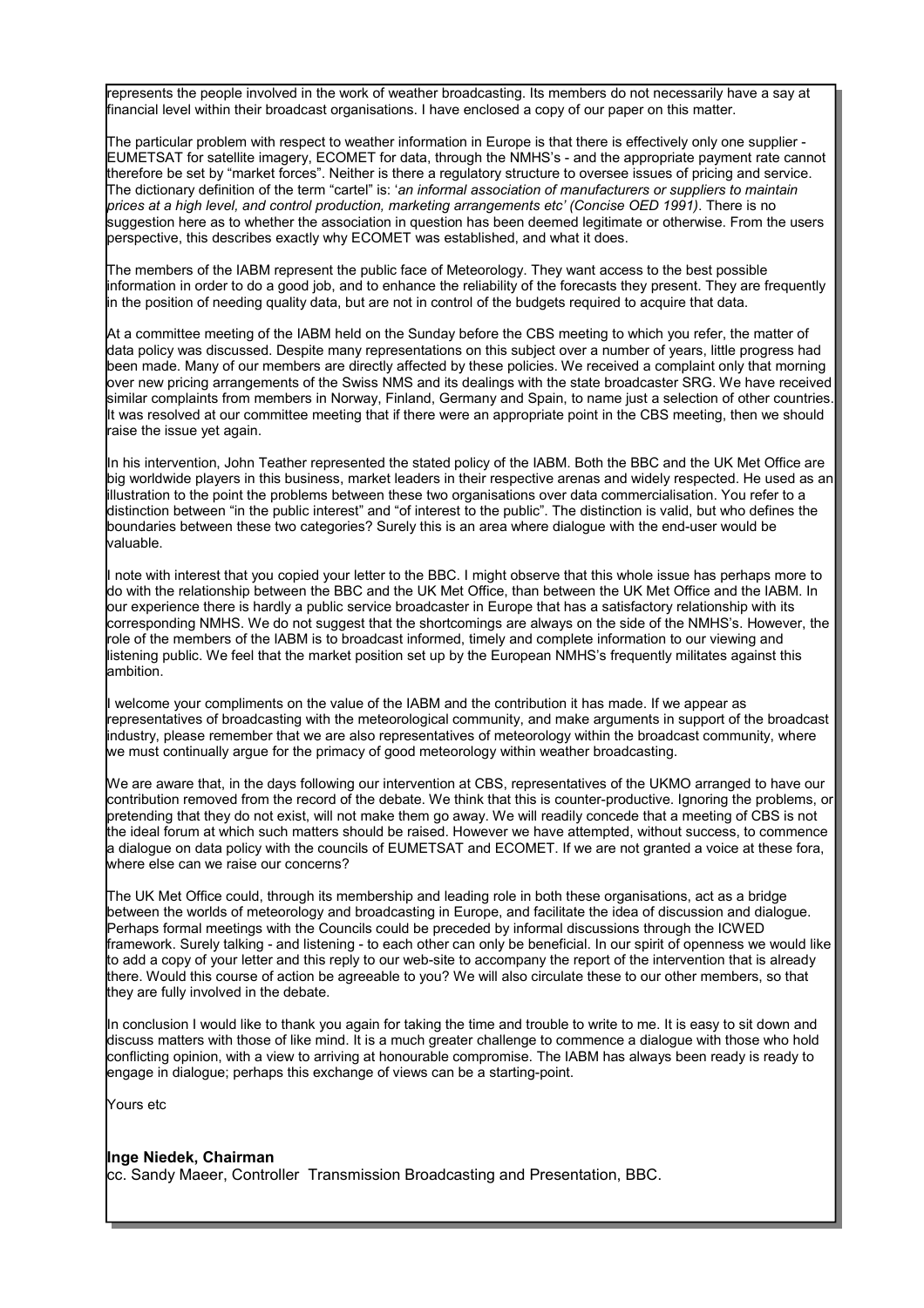A meeting was held between the Met office and the IABM on  $14^{\text{th}}$  May 2001 to resolve a number of issues between the two organisations. These issues emerged following comments made by the IABM at a meeting of the WMO in December 2000. In correspondence following these comments it became apparent that there were a number of issues of interest to both organisations and that those would best be resolved at a meeting.

Nigel Reed and Stewart Wass from the Met Office met Inge Niedek (chairperson of IABM) at her office at ZDF in Mainz. The purpose of this meeting was to establish improved communications between the IABM and Met Office and establish areas of common interest.

A wide-ranging discussion covered the role of ECOMET, relationships between broadcasters and National Met Services, and the relationship between the IABM and WMO. It was apparent that the IABM and Met Office can agree on a range of issues, particularly on the need for broadcasters to have access to high quality meteorological data at a reasonable cost.

A number of actions and statements were identified and agreed to meet the concerns of the two organisations and develop areas of common interest: -

- 1. The Met Office will contact ECOMET and seek to establish if there is a mechanism by which IABM can discuss relevant issues directly with ECOMET.
- 2. The Met Office will try to identify an appropriate forum to discuss issues such as the relationship between National Meteorological Services, weather broadcasters and broadcast organisations. In particular issues to do with the quality and cost of meteorological information available to the broadcast community.
- 3. The IABM supports and encourages on screen accreditation for the Public Met Services when they are the suppliers of services to broadcast organisations.

## **First Annual Meeting of the European Meteorological Society**



**Tuesday 25 September 2001 was an historic day for the European Meteorological Society (EMS). It marked the opening, in Budapest, of EMS's First Annual Meeting. In the womb of the Fifth European** 

**Conference of Applied Meteorology (ECAM) it met EMS's avowed aim of providing a forum by which the Meteorological Societies of Europe provide for the European meteorological community, be they researchers, forecasters, policy-makers, back-room people, presenters or users, pleasant neutral surroundings where they listen to one another and return home to make better-informed and better-based decisions.** 

EMS was conceived in 1993, during the First European Conference on the Applications of Meteorology (ECAM 93) organized by the National Meteorological Services of Europe in Oxford (UK). A second meeting of unofficial representatives of Meteorological Societies took place in 1995 during ECAM-95 in Toulouse

(France) and led to decisions to:

- establish closer contacts between the European Meteorological Societies;
- issue a Newsletter reporting on the activities of the EMSs;

- prepare a European Catalogue of Training Opportunities in Meteorology (ECTOM),

(a compilation of the meteorological courses taught at European universities, meteorological institutes and specialized schools for the education and training of professional meteorologists).

At a third meeting, during ECAM 97, in Lindau (Germany), Rene Morin, its future first President, launched the idea of a single European Meteorological Society. The EMS was formally established on 14 September 1999, during ECAM 99, in Norrköping (Sweden) with a constitution guaranteeing it as a Society of (mostly national) meteorological Societies and a mission statement which fosters the development of, and does not allow it to work against, the interests of its constituent societies.

In early October 2001, EMS has 24 Member Societies from 23 European countries: Austria, Belgium, Croatia, Czech Republic, Finland, France, Germany, Greece, Hungary, Iceland, Ireland, Italy (2 Societies), The Former Yugoslav Republic of Macedonia, The Netherlands, Portugal, Romania, Serbia, Slovakia, Slovenia, Spain, Sweden, Switzerland and the United Kingdom.

During 2001 it has encouraged interested bodies to join as Associate Members. So far, 14 have joined, including Europe-wide organizations such as the European Centre for Medium-Range Weather Forecasts (ECMWF), the European Meteorological Satellite Organization (EUMETSAT) and the European Space Or-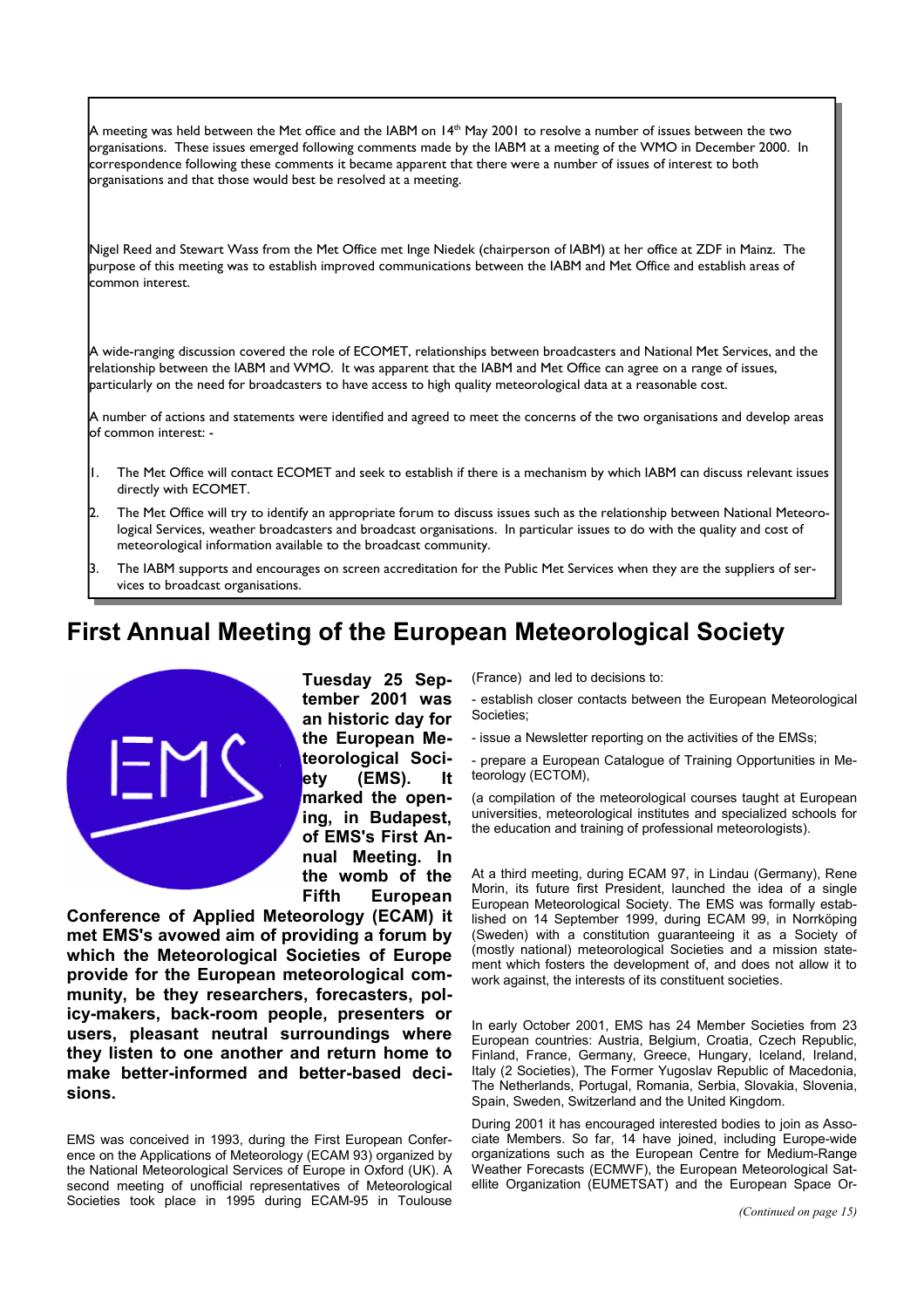#### *(Continued from page 14)*

ganization (ESA), National Meteorological Services, equipment manufacturers and private-sector providers of meteorological services.

The First EMS Annual Meeting addressed "The future of meteorology in Europe". Speakers included Dr John Zillman (President of the World Meteorological Organization (WM0)), the Directors of ECMWF and EUMETSAT, and a substantial list of other eminent speakers. All were very well received by the audience attending the combined 350 strong ECAM and EMS meetings.

Also during ECAM 2001, the EMS Council met. One of its decisions was to appoint Tanja Cegnar of Slovenia to chair an EMS Committee on the Media. She will now set about getting people to work with her to consider what contribution EMS may make in this field. The Committee is intended to:

• Investigate ways in which presenters have an impact on the public. Stimulate the dialogue between journalists and meteorologists.

Serve as a forum for the exchange of experience between meteorologists working in media in different countries.

• Co-operate with weather-presenter members of the AMS and IABM, and to implement future co-operation with IWF.

• Co-ordinate and possibly co-organize meteorological education activities for journalists (courses, workshops…).

• Prepare press conferences and information kits for journalists (short communications for special occasions like severe weather, unusual weather or climate phenomena).

• Organize courses and workshops on presentation skills for meteorologists, and prepare wording to be used with public to explain weather and climate.

• Establish a bibliography and video-tape archive for meteorologists working with media, taking account of different levels (also for those who only occasionally have to give a statement or have to prepare a public information).

• Prepare guidelines for different levels, media and occasions.

• An aim which is tentative at present is to harmonize (future) accreditation protocols (or seals of approval) in European countries.

The EMS Media committee will comprise delegates from Member Societies and Associate Members of the EMS. Each Member or Associate Member will have the right to delegate one member of the Media committee. Members of the Committee will normally serve for an initial period of two years and be eligible for re-election. The Committee will include at least one EMS Councillor and will report to the EMS Council.

Stan Cornford - Royal Met Society and Vice-President EMS

### Any Port in a storm?

**Tied to your PC and thinking of holidays? Cant get away from work? Now, courtesy of the US Navy, you can "see the world" or at least get a visualisation of some of the major ports of the Mediterranean right from your own desk.** 

With such a large fleet the losses to the US Navy through collisions and groundings are far from negligible; there were ten such incidents in the year 2000. The Mediterranean basin poses particularly difficult challenges to navigation, with complex topography and many marked local effects in the complicated interaction of land, sea and atmosphere. Strong winds and severe winds are common in the region, making it difficult for captains unfamiliar with the localities to pick safe passages and moorings.

As an aid to ships officers the Naval Research Laboratory has combined navaids, weather and so on into visualisations of many Mediterranean ports; these visualisations can offer



direct assistance to officers as they guide their vessels into secure anchorage. Also included are descriptions of seasonal hazards; with wind chill and heat hazard tables provided for each location.

All of this is available on the NRL website at the following address:

www.nrlmry.navy.mil/~cannon/medports/

Alternatively the information is available for free on CD-ROM from Sam Brand at brand@nrlmry.navy.mil

From a talk given to ECAM 2001 by Sam Brand of the Naval Research Laboratory.